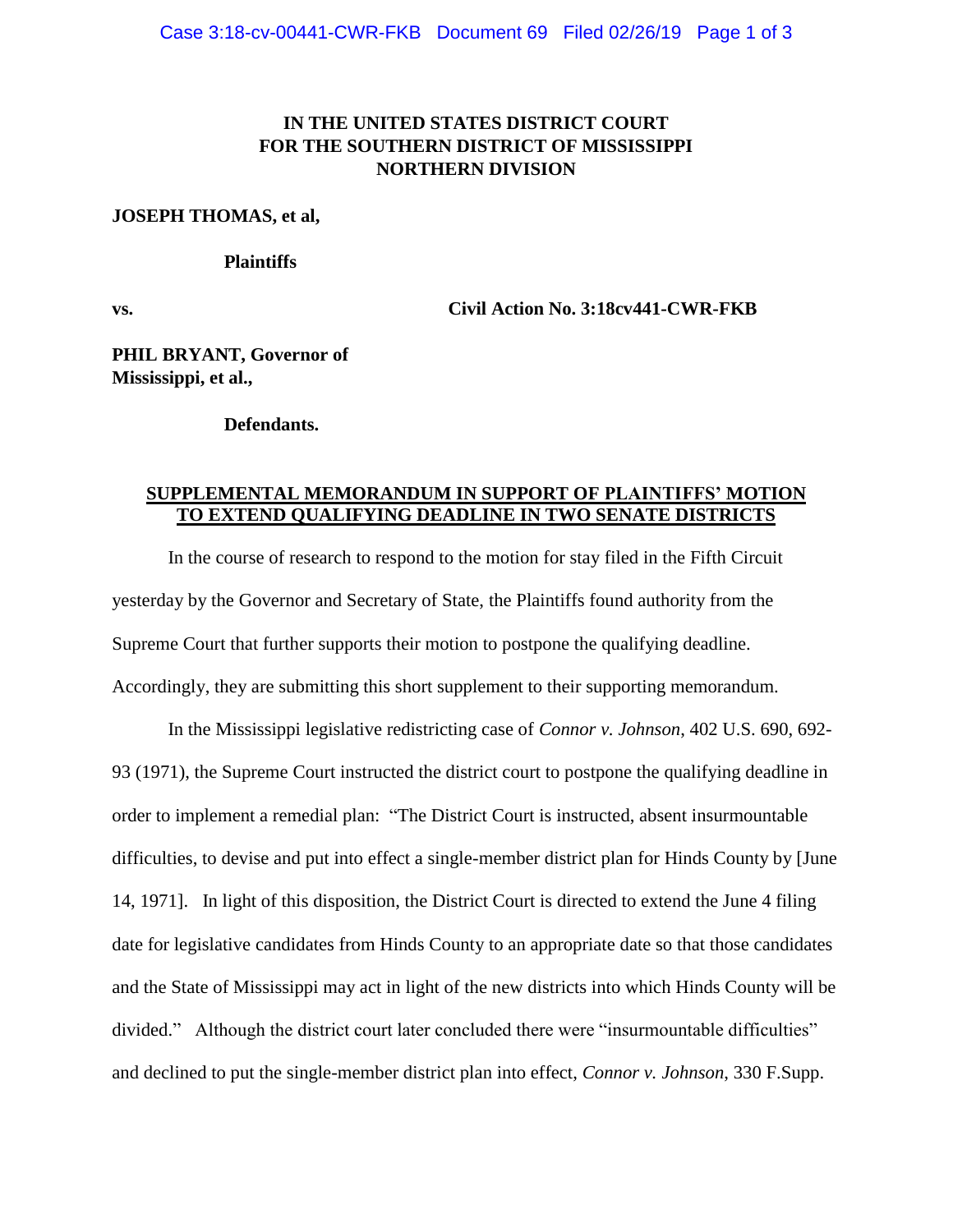521 (S.D. Miss. 1971 (three-judge court), the Supreme Court's directive makes it clear that

district courts have the authority to postpone qualifying deadlines in appropriate cases.

February 26, 2019, Respectfully submitted,

BETH L. ORLANSKY, MSB 3938 MISSISSIPPI CENTER FOR JUSTICE P.O. Box 1023 Jackson, MS 39205-1023 (601) 352-2269 [borlansky@mscenterforjustice.org](mailto:borlansky@mscenterforjustice.org)

KRISTEN CLARKE JON GREENBAUM EZRA D. ROSENBERG ARUSHA GORDON POOJA CHAUDHURI LAWYERS'COMMITTEE FOR CIVIL RIGHTS UNDER LAW 1401 New York Ave., NW, Suite 400 Washington, D.C. 20005 (202) 662-8600 [erosenberg@lawyerscommittee.org](mailto:erosenberg@lawyerscommittee.org) [agordon@lawyerscommittee.org](mailto:agordon@lawyerscommittee.org) *Admitted Pro Hac Vice*

*s/ Robert B. McDuff* ROBERT B. MCDUFF, MSB 2532 767 North Congress Street Jackson, MS 39202 (601) 969-0802 [rbm@mcdufflaw.com](mailto:rbm@mcdufflaw.com)

ELLIS TURNAGE, MSB 8131 TURNAGE LAW OFFICE 108 N. Pearman Ave Cleveland, MS 38732 (662) 843-2811 [eturnage@etlawms.com](mailto:eturnage@etlawms.com)

PETER KRAUS CHARLES SIEGEL CAITLYN SILHAN WATERS KRAUS 3141 Hood Street, Suite 700 Dallas, TX 75219 (214) 357-6244 [pkraus@waterskraus.com](mailto:pkraus@waterskraus.com) [csiegel@waterskraus.com](mailto:csiegel@waterskraus.com) [csilhan@waterskraus.com](mailto:csilhan@waterskraus.com) *Admitted Pro Hac Vice*

*Attorneys for Plaintiffs*